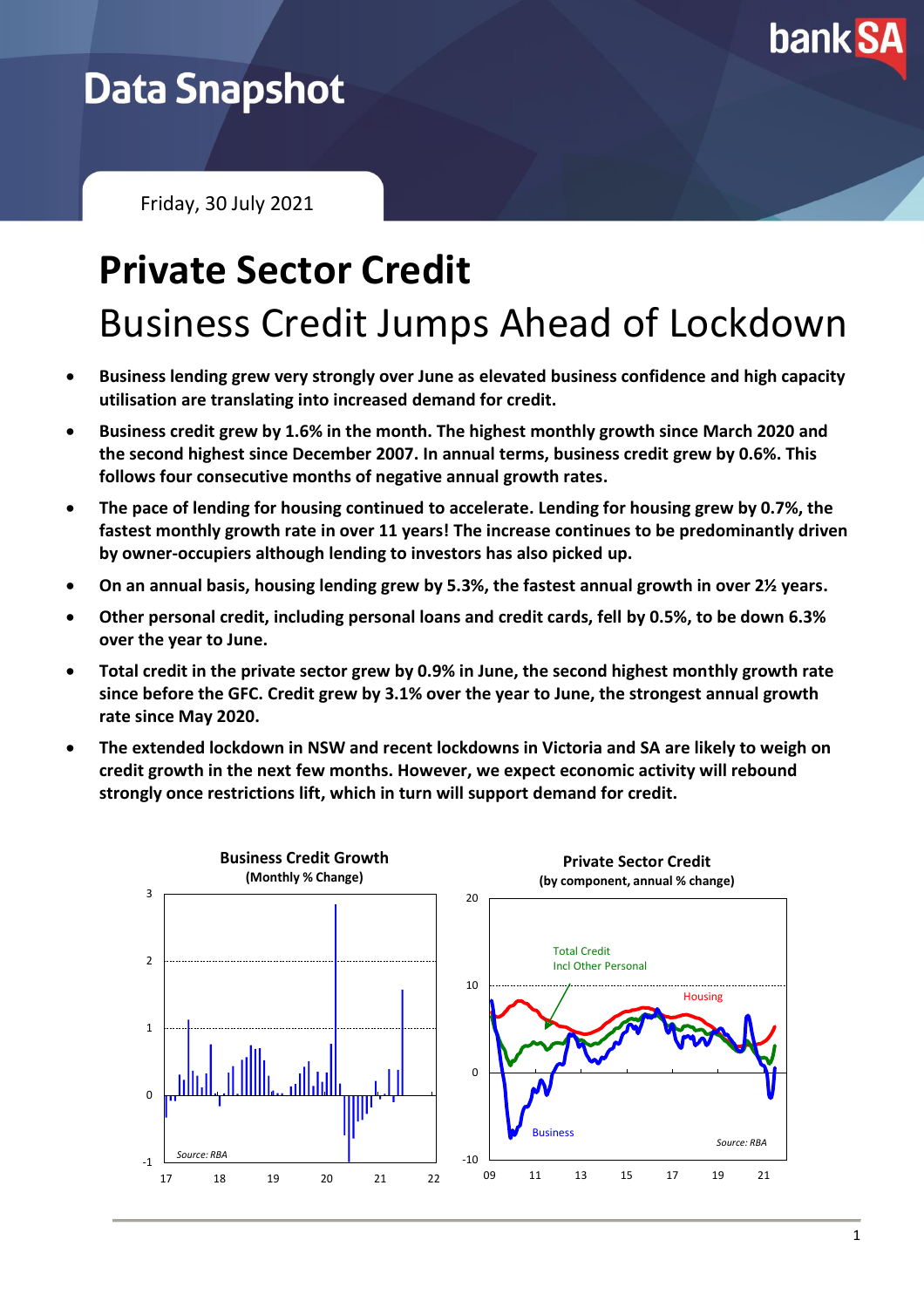The recovery in lending to consumers and businesses continued in June despite snap lockdowns across a number of states in June. However, the numbers largely don't capture the impacts of the current extended lockdown in NSW, which began towards the end of June, and recent lockdowns in Victoria and South Australia over July.

Business lending grew very strongly over June as elevated levels of business confidence and high capacity utilisation are translating into increased demand for credit. Demand for credit by consumers continued to remain strong. Housing credit growth increased further, with monthly housing credit increasing at its fastest rate in over 11 years!

Total credit in the private sector grew by 0.9% in June, the second highest monthly growth rate since before the GFC. This was above our and the market's expectation of 0.4% growth. Annual growth was also strong. Credit grew by 3.1% over the year to June, the strongest annual growth rate since May 2020. This was above consensus expectations of 2.4% growth.

The extended lockdown in NSW and recent lockdowns in Victoria and SA are likely to weigh on credit growth in the next few months. However, we expect economic activity will rebound strongly once restrictions lift, which in turn will support demand for credit.

#### **Housing credit**

The pace of lending for housing continued to accelerate in June. Lending for housing grew by 0.7%, the fastest monthly growth rate in over 11 years! On an annual basis, lending for housing grew by 5.3%, the fastest annual growth in over 2½ years.

Growth in lending to owner-occupiers continued to increase, with monthly credit growing at 0.9%, its fastest rate in over 5½ years. Annual growth also remained strong and came in at 7.2%. This is consistent with continued strength in the housing market. Lending to owner-occupiers has been very robust during the recovery from the pandemic, supported by low interest rates and Federal and State government programs for owner-occupiers and first home buyers.

Lending to investors for housing also increased, albeit at a slower rate than lending to owneroccupiers. Investor lending for housing increased by 0.3% in June, to be 2.0% higher over the year. This is the fastest annual growth in over 3 years. The pace of investor lending growth is an important metric monitored by financial regulators. It has been targeted as part of macroprudential measures in the past aimed at cooling the housing market and ensuring lending standards remain robust. The pace of investor housing credit growth remains low relative to history and regulators, so far, seem to be fairly sanguine over the current conditions in the market. However, we cannot rule out a tightening in macroprudential policy in 2022.

#### **Business credit**

Business lending has turned a corner in December 2020 and June was a strong sign of that trend continuing. Business credit grew by 1.6% in the month. This was the highest monthly growth since March 2020 and the second highest since December 2007.

Annual growth was also positive, with business credit growing by 0.6% over the year to June. This follows four consecutive months of negative annual growth rates in business credit.

In 2021, measures of business confidence have steadily increased and hit all-time highs. This is alongside measures of capacity utilisation being around their highest levels on record and estimates of actual and future capital expenditure improving, particularly for equipment, plant and machinery. However, more recently, confidence has taken a hit alongside the wave of lockdowns around the country.

Heading into the lockdowns, elevated confidence and high utilisation of existing productive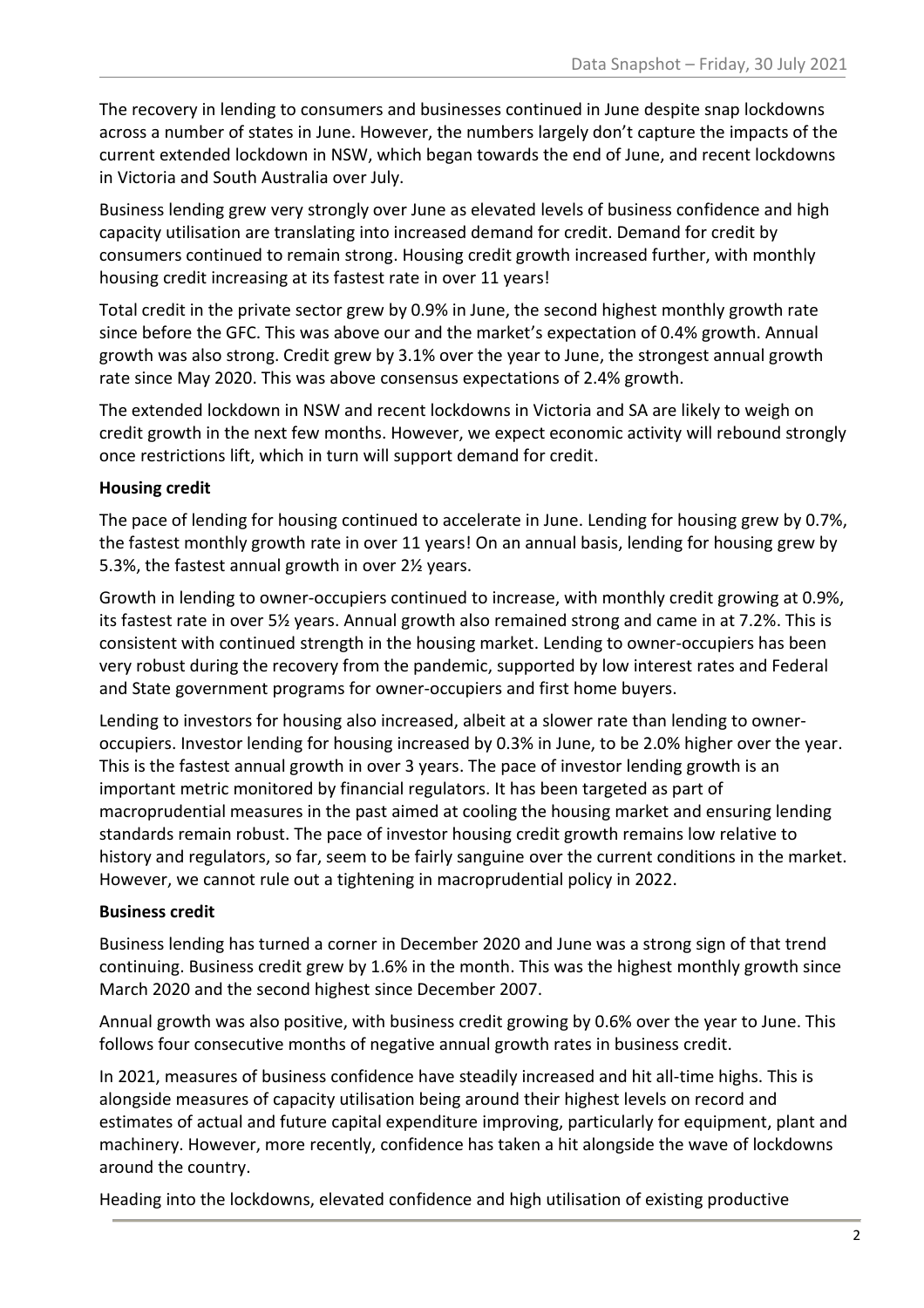capacity suggested that businesses were in a good position to increase their levels of investment to create additional capacity. In turn, this supports business credit growth. Indeed, this is consistent with the strong credit growth in June.

Business investment is also currently supported by generous tax incentives from the government and continued accommodative monetary policy settings.

### **Other personal credit**

Other personal credit, including personal loans and credit cards, fell 0.5% in June. Annual growth was also negative, with a fall of 6.3% over the year to June. While growth in the sector remains in the red, other personal credit is declining at slower rate than the double-digit negative growth over much of the past year.

### **Outlook**

The current extended lockdown in NSW and recent lockdowns across Victoria and SA will have a significant impact on the economy. This will negatively affect demand for credit. For example, businesses will be less willing to seek additional credit as restrictions limit their ability to trade and generate revenue.

However, as we have seen with previous lockdowns, the economy is likely to bounce back strongly once restrictions lift. This is supported by pent-up demand from consumers and government support packages from the Federal and State governments. Additionally, monetary policy settings remain extremely accommodative and supportive of lending growth.

Over the longer term, business credit growth is likely to be supported by the continued recovery in the economy, in addition to significant investment tax incentives from the Federal government and the supportive monetary policy conditions. Some business have also been running down the large cashflow buffers they accumulated during the pandemic, which increases the likelihood they will require additional credit. These factors will continue to support the demand for business credit into the future.

Demand for credit for housing is also likely to remain strong, consistent with the continued strength in the housing market.

> **Jarek Kowcza, Senior Economist** Ph: 0481 476 436